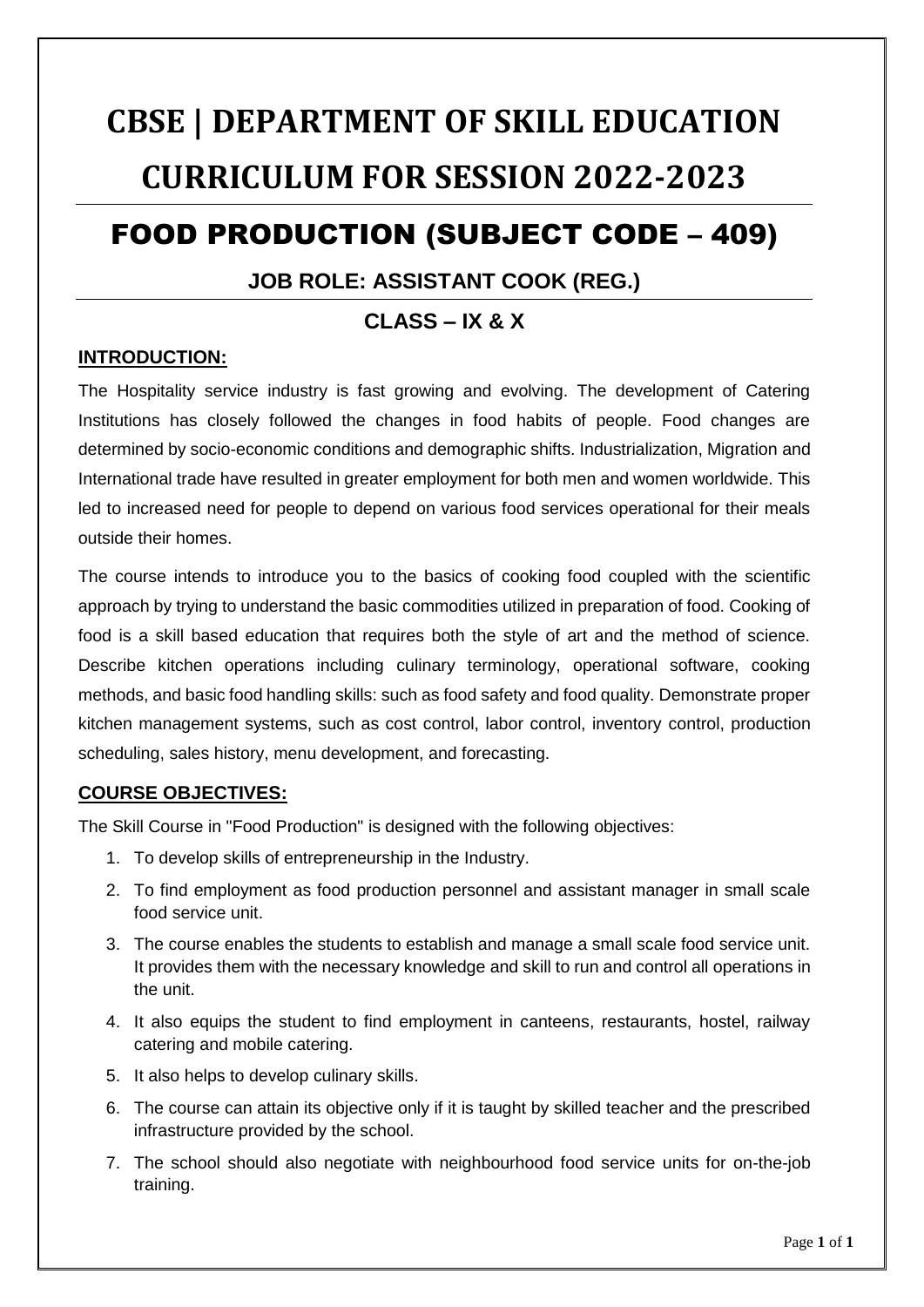### **CURRICULUM:**

This course is a planned sequence of instructions consisting of Units meant for developing employability and Skills competencies of students of Class IX and X opting for Skills subject along with other subjects.

### **FOOD PRODUCTION (SUBJECT CODE - 409)** CLASS – IX (SESSION 2022-2023)

**Total Marks: 100 (Theory-50 + Practical-50)**

|        |                                               | No. of Hours for<br><b>Theory and</b><br><b>Practical</b> |                  | <b>Max. Marks</b> |
|--------|-----------------------------------------------|-----------------------------------------------------------|------------------|-------------------|
|        | <b>Units</b>                                  |                                                           |                  | for Theory and    |
|        | <b>Employability Skills</b>                   |                                                           |                  | <b>Practical</b>  |
|        | Unit 1: Communication Skills-I                | 10                                                        |                  | $\overline{2}$    |
|        | Unit 2: Self-management Skills-I              |                                                           | 10               | $\overline{2}$    |
|        | Unit 3: Information and Communication         |                                                           |                  |                   |
| Part A | <b>Technology Skills-I</b>                    | 10                                                        |                  | $\overline{2}$    |
|        | Unit 4: Entrepreneurial Skills-I              | 15                                                        |                  | $\overline{2}$    |
|        | Unit 5: Green Skills-I                        |                                                           | 05               | $\overline{2}$    |
|        | <b>Total</b>                                  |                                                           | 50               | 10                |
|        | <b>Subject Specific Skill</b>                 | <b>Theory</b>                                             | <b>Practical</b> |                   |
|        | Unit1: Introduction to hospitality industry   | 3                                                         | $\overline{2}$   | 3                 |
|        | Unit 2: Career Opportunities                  | 5                                                         | 5                | 3                 |
|        | Unit 3: Introduction to Kitchen               |                                                           | $\overline{2}$   | 5                 |
| œ      | Unit 4: Protective clothing & its maintenance | 6                                                         | 5                | $\overline{4}$    |
|        | Unit 5: Personal Hygiene                      | 6                                                         | 5                | 5                 |
| Part   | Unit 6: Equipment & Kitchen tools             | 10                                                        | 10               | 4                 |
|        | Unit 7: Culinary History                      | 5                                                         | $\overline{2}$   | 3                 |
|        | Unit 8: Kitchen Commodities                   | 22                                                        | 15               | 5                 |
|        | Unit 9: Storage of Commodities                | 15                                                        | 10               | 4                 |
|        | Unit 10: Kitchen Organization                 | 12                                                        | $\overline{4}$   | 4                 |
|        | Total                                         | 90                                                        | 60               | 40                |
|        | <b>Practical Work</b>                         |                                                           |                  |                   |
| Part C | <b>Practical Examination</b>                  |                                                           | $-$              | 15                |
|        | <b>Written Test</b>                           | --                                                        |                  | 10                |
|        | Viva Voce                                     | $-$                                                       |                  | 10                |
|        | <b>Total</b>                                  |                                                           | $-$              | 35                |
|        | Project Work/Field Visit                      |                                                           |                  |                   |
|        | Practical File/Student Portfolio              |                                                           | --               | 10                |
| Part D | Viva Voce                                     |                                                           |                  | 05                |
|        | <b>Total</b>                                  |                                                           |                  | 15                |
|        | <b>Grand Total</b>                            |                                                           | 200              | 100               |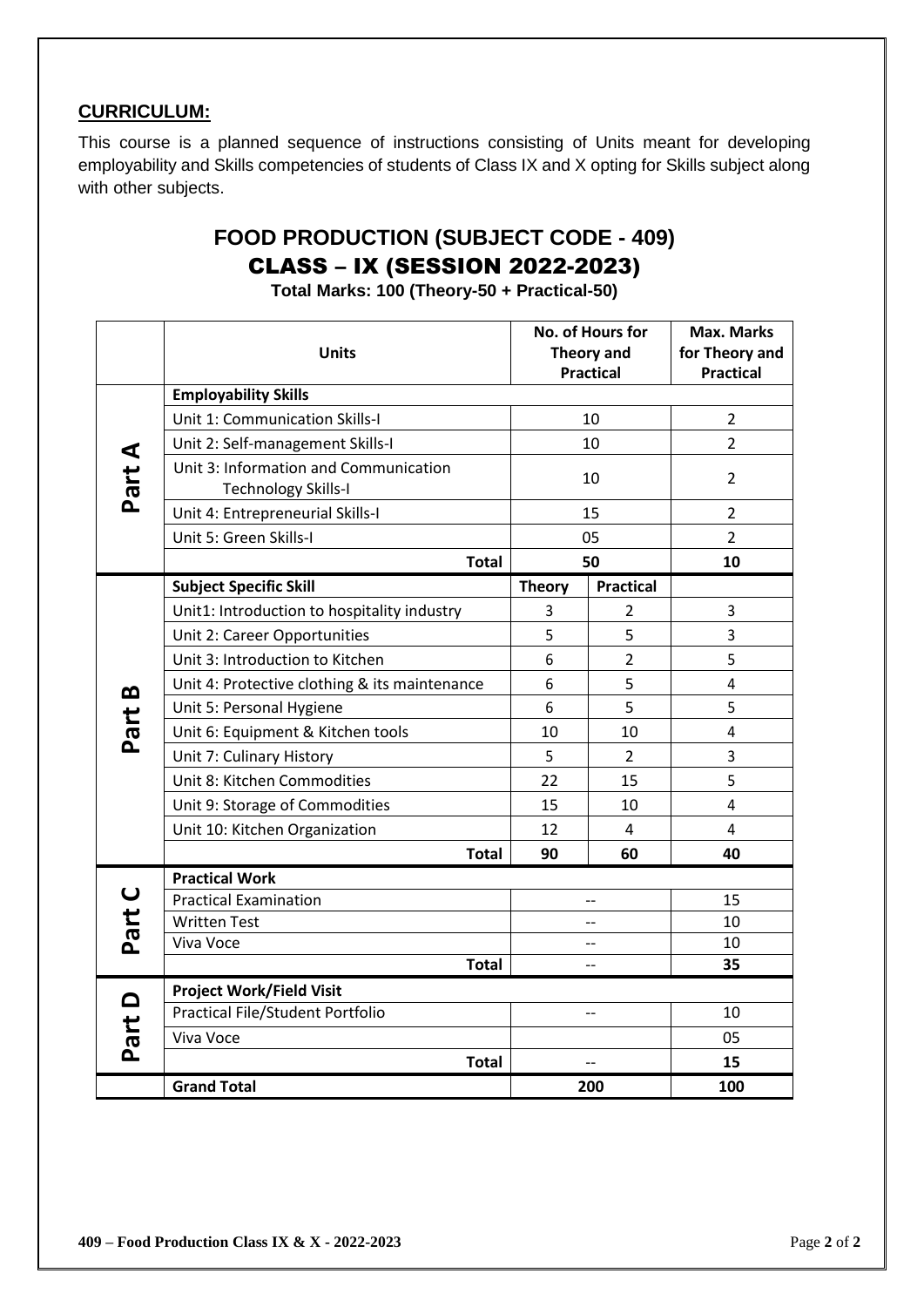### **DETAILED CURRICULUM/TOPICS:**

### **Part-A: EMPLOYABILITY SKILLS**

| <b>S. No.</b> | <b>Units</b>                                                    | <b>Duration in Hours</b> |
|---------------|-----------------------------------------------------------------|--------------------------|
| 1.            | Unit 1: Communication Skills-I                                  | 10                       |
| 2.            | Unit 2: Self-management Skills-I                                | 10                       |
| 3.            | Unit 3: Basic Information and Communication Technology Skills-I | 10                       |
| 4.            | Unit 4: Entrepreneurial Skills-I                                | 15                       |
| 5.            | Unit 5: Green Skills-I                                          | 05                       |
|               | ΤΟΤΑL                                                           | 50                       |

### **NOTE: Detailed Curriculum/ Topics to be covered under Part A: Employability Skills can be downloaded from CBSE website**.

### **Part-B – SUBJECT SPECIFIC SKILLS**

| <b>S. No.</b> | <b>UNITS</b>                             | <b>SUB-TOPICS</b>                                                                                                                                                                                                                                                                                          |
|---------------|------------------------------------------|------------------------------------------------------------------------------------------------------------------------------------------------------------------------------------------------------------------------------------------------------------------------------------------------------------|
| 1.            | Introduction to hospitality<br>industry  | An insight in the operations of a five star hotel<br>$\bullet$<br>Introduction to allied areas of hospitality industry<br>$\bullet$<br><b>Travel Agency</b><br>$\circ$<br>Fast food<br>$\Omega$<br><b>Airlines</b><br>$\circ$<br>Retail<br>$\Omega$<br>Entrepreneur<br>$\circ$<br><b>Others</b><br>$\circ$ |
| 2.            | <b>Career Opportunities</b>              | In Hotels<br>$\bullet$<br>In travel industry<br>$\bullet$<br>In Retail industry<br>$\bullet$<br>Entrepreneur<br>$\bullet$<br>Food critique<br>$\bullet$                                                                                                                                                    |
| 3.            | <b>Introduction to Kitchen</b>           | Sections in a kitchen<br>$\bullet$<br>Attitude & Behaviour<br>$\bullet$<br>Skills & Knowledge<br>$\bullet$<br>Ergonomics<br>$\bullet$                                                                                                                                                                      |
| 4.            | Protective clothing & its<br>maintenance | Importance<br>$\bullet$<br>Protective clothing<br>$\bullet$                                                                                                                                                                                                                                                |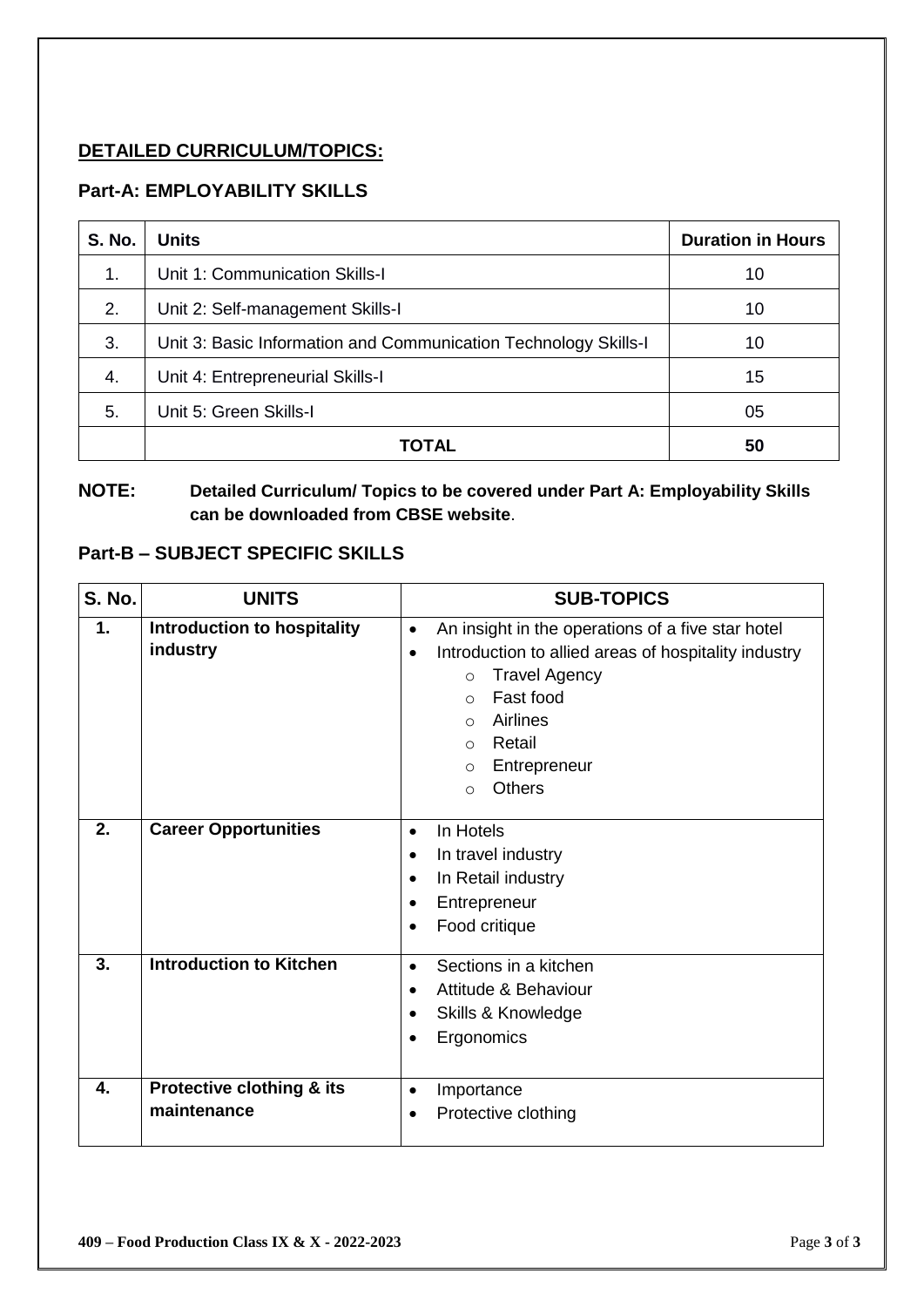| <b>S. No.</b> | <b>UNITS</b>                         | <b>SUB-TOPICS</b>                                                                                                                                                                                                              |  |
|---------------|--------------------------------------|--------------------------------------------------------------------------------------------------------------------------------------------------------------------------------------------------------------------------------|--|
| 5.            | <b>Personal Hygiene</b>              | Importance<br>$\bullet$<br>Maintaining personal hygiene<br>$\bullet$<br>Hand washing technique<br>$\bullet$                                                                                                                    |  |
| 6.            | <b>Equipment &amp; Kitchen tools</b> | Introduction to Kitchen Equipment<br>$\bullet$<br>Care & Maintenance of equipment<br>$\bullet$<br>Work place hygiene<br>$\bullet$<br>Knife& its Maintenance<br>$\bullet$<br>Safety procedures for handling knives              |  |
| 7.            | <b>Culinary History</b>              | Historical background<br>$\bullet$                                                                                                                                                                                             |  |
| 8.            | <b>Kitchen Commodities</b>           | Evolution of culinary industry<br>$\bullet$<br>a) Plant Origin<br>Cereals<br><b>Pulses</b><br><b>Fruits</b><br>Vegetables<br>Spices and Herbs<br>b) Animal Origin<br><b>Dairy Products</b><br>Eggs<br><b>Meats</b><br>Sea food |  |
| 9.            | <b>Storage of Commodities</b>        | Perishability of a product<br>$\bullet$<br>Techniques of storage                                                                                                                                                               |  |
| 10.           | <b>Kitchen Organization</b>          | Kitchen Organization<br>$\bullet$<br><b>Duties &amp; Responsibilities</b><br>$\bullet$                                                                                                                                         |  |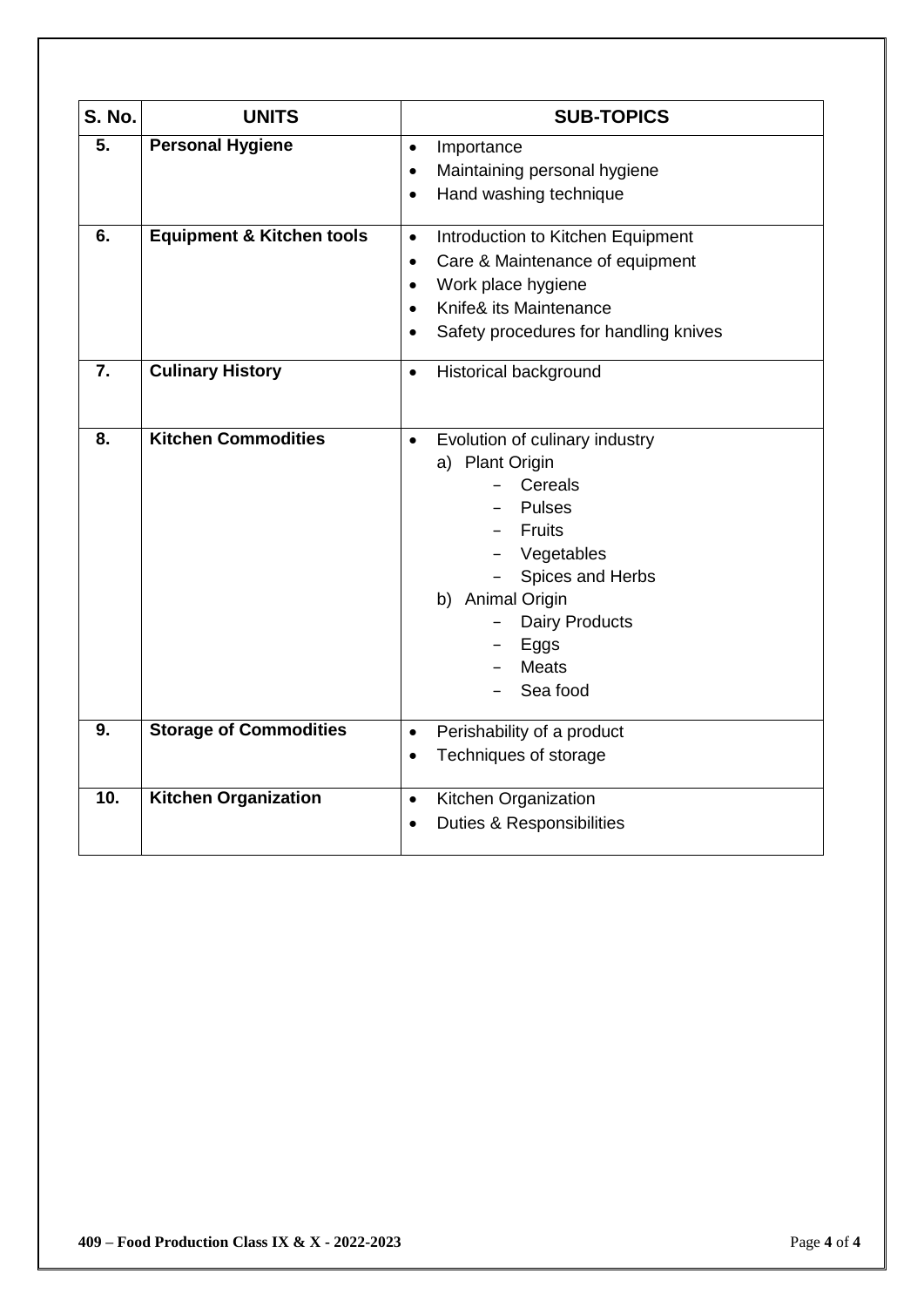### **FOOD PRODUCTION (SUBJECT CODE - 409)** CLASS – X (SESSION 2022-2023)

**Total Marks: 100 (Theory-50 + Practical-50)**

|               | <b>Units</b>                                                         |              |               | No. of Hours for<br>Theory and<br><b>Practical</b> | <b>Max. Marks for</b><br><b>Theory and</b><br><b>Practical</b> |
|---------------|----------------------------------------------------------------------|--------------|---------------|----------------------------------------------------|----------------------------------------------------------------|
|               | <b>Employability Skills</b>                                          |              |               |                                                    |                                                                |
|               | Unit 1: Communication Skills-II*                                     |              |               | 10                                                 |                                                                |
|               | Unit 2: Self-management Skills-II                                    |              |               | 10                                                 | 3                                                              |
| <b>Part A</b> | Unit 3: Information and Communication<br><b>Technology Skills-II</b> |              |               | 10                                                 | 3                                                              |
|               | Unit 4: Entrepreneurial Skills-II                                    |              | 15            |                                                    | 4                                                              |
|               | Unit 5: Green Skills-II*                                             |              | 05            |                                                    | $\overline{\phantom{0}}$                                       |
|               |                                                                      | <b>Total</b> |               | 50                                                 | 10                                                             |
|               | <b>Subject Specific Skill</b>                                        |              | <b>Theory</b> | <b>Practical</b>                                   |                                                                |
|               | Unit 1: Introduction to Cookery                                      |              | 8             | 5                                                  | 3                                                              |
| œ             | Unit 2: Methods of Cooking                                           |              | 15            | 10                                                 | 9                                                              |
|               | Unit 3: Vegetable and Fruit Cookery                                  |              | 22            | 15                                                 | 8                                                              |
| Part          | Unit 4: Soups                                                        |              | 15            | 10                                                 | 8                                                              |
|               | Unit 5: Salads                                                       |              | 15            | 10                                                 | $\overline{7}$                                                 |
|               | Unit 6: Sandwiches                                                   |              | 15            | 10                                                 | 5                                                              |
|               |                                                                      | <b>Total</b> | 90            | 60                                                 | 40                                                             |
|               | <b>Practical Work</b>                                                |              |               |                                                    |                                                                |
| $\cup$        | <b>Practical Examination</b>                                         |              |               | --                                                 | 15                                                             |
| Part          | <b>Written Test</b>                                                  |              |               | --                                                 | 10                                                             |
|               | Viva Voce                                                            |              |               | --                                                 | 10                                                             |
|               |                                                                      | <b>Total</b> |               | --                                                 | 35                                                             |
|               | <b>Project Work/Field Visit</b>                                      |              |               |                                                    |                                                                |
|               | Practical File/Student Portfolio                                     |              |               | $-$                                                | 10                                                             |
| <b>Part D</b> | Viva Voce                                                            |              |               |                                                    | 05                                                             |
|               |                                                                      | <b>Total</b> |               | $-$                                                | 15                                                             |
|               | <b>Grand Total</b>                                                   |              |               | 200                                                | 100                                                            |

**Note: \* marked units are to be assessed through Internal Assessment/ Student Activities. They are not to be assessed in Theory Exams**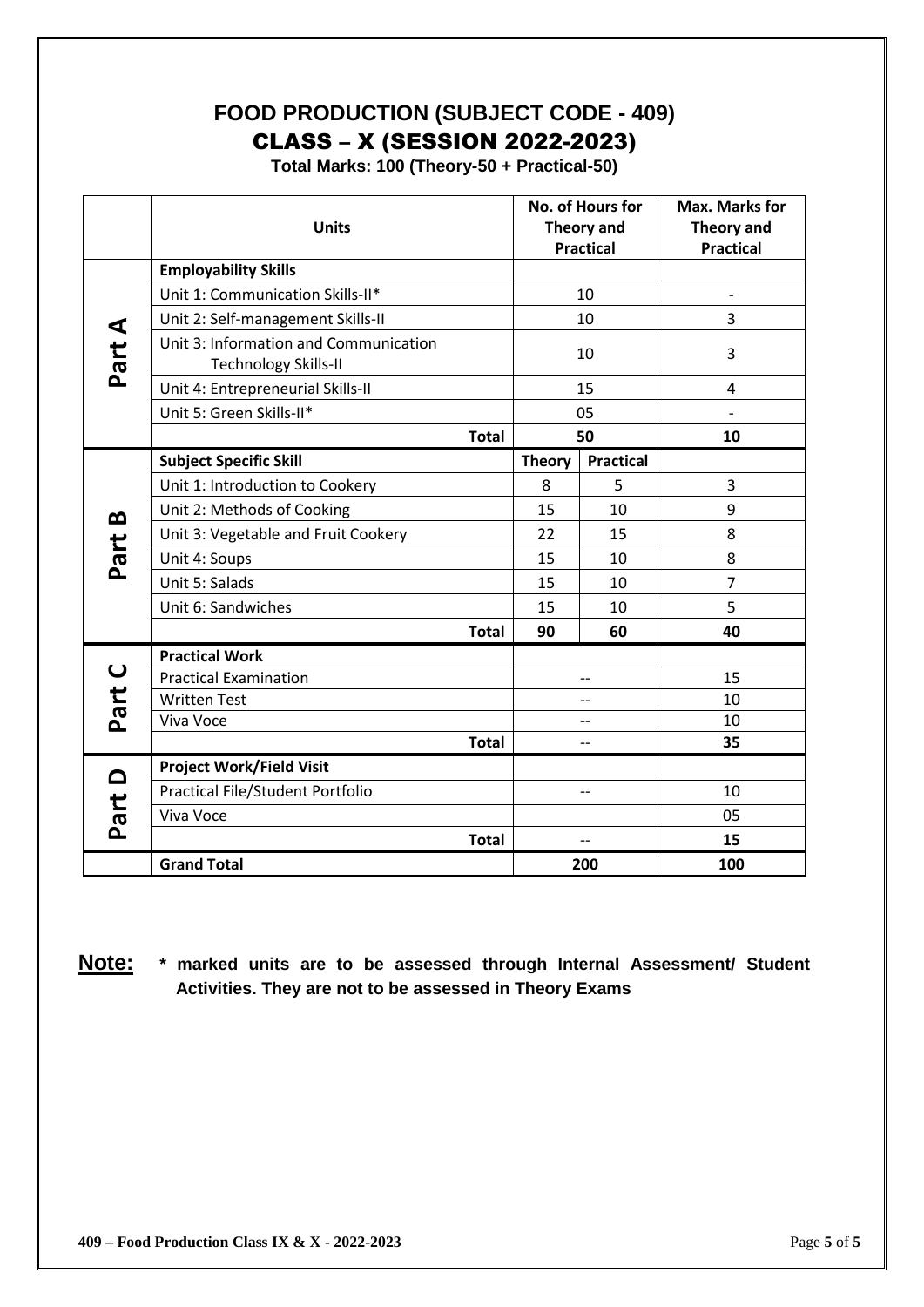### **DETAILED CURRICULUM/TOPICS:**

### **Part-A: EMPLOYABILITY SKILLS**

| <b>S. No.</b> | <b>Units</b>                                                     | <b>Duration in Hours</b> |
|---------------|------------------------------------------------------------------|--------------------------|
| 1.            | Unit 1: Communication Skills-II*                                 | 10                       |
| 2.            | Unit 2: Self-management Skills-II                                | 10                       |
| 3.            | Unit 3: Basic Information and Communication Technology Skills-II | 10                       |
| 4.            | Unit 4: Entrepreneurial Skills-II                                | 15                       |
| 5.            | Unit 5: Green Skills-II*                                         | 05                       |
|               | TOTAL                                                            | 50                       |

### **Note: \* marked units are to be assessed through Internal Assessment/ Student Activities. They are not to be assessed in Theory Exams**

**Detailed Curriculum/ Topics to be covered under Part A: Employability Skills can be downloaded from CBSE website**.

### **Part-B – SUBJECT SPECIFIC SKILLS**

| <b>S. No.</b> | <b>Units</b>                                 | <b>Sub-Topics</b>                                                                                                                                                                                                                                                                                    |  |  |
|---------------|----------------------------------------------|------------------------------------------------------------------------------------------------------------------------------------------------------------------------------------------------------------------------------------------------------------------------------------------------------|--|--|
| 1.            | <b>Introduction to Cookery</b>               | Aims and objectives of Cooking Food<br>$\bullet$<br>Components of food<br>(Sources of various components will be covered in<br>practical*)                                                                                                                                                           |  |  |
| 2.            | <b>Methods of Cooking</b>                    | Classification:<br>Dry<br>$\circ$<br>Moist<br>$\Omega$<br>Medium of Fat<br>$\Omega$<br>Principles of heat transfer<br>$\circ$<br>(Braising and Barbeque method will be covered in<br>practical*)                                                                                                     |  |  |
| 3.            | <b>Vegetable and Fruit</b><br><b>Cookery</b> | <b>Classification of Vegetables</b><br>$\bullet$<br><b>Classification of Fruits</b><br>$\bullet$<br><b>Cuts of Vegetables and Fruits</b><br>Effects of heat on vegetables<br>Tips for preservation of nutrients while processing<br>(Cuts of Vegetables and Fruits will be covered in<br>practical*) |  |  |
| 4.            | <b>Soups</b>                                 | <b>Definition</b><br>$\bullet$<br>Classification with examples<br>Recipes for:<br>$\bullet$<br>Vegetable Soup<br>$\circ$<br>Sweet corn soup<br>$\circ$<br>Indian soup - Tamatar shorba<br>$\circ$<br>(Recipes of above soups will be covered in practical*)                                          |  |  |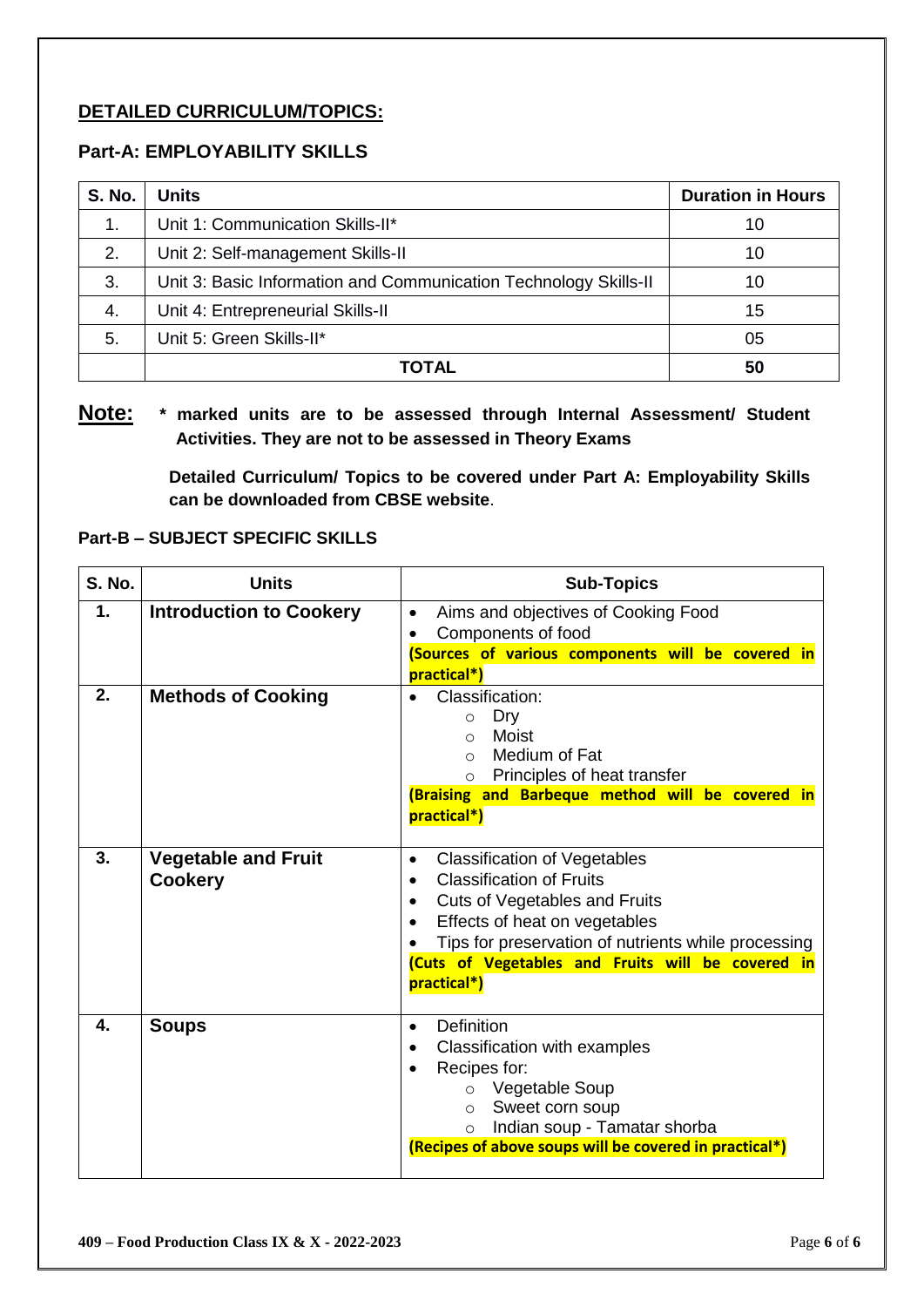| <b>S. No.</b> | <b>Units</b>      | <b>Sub-Topics</b>                                                                                                                                                                                            |
|---------------|-------------------|--------------------------------------------------------------------------------------------------------------------------------------------------------------------------------------------------------------|
| 5.            | <b>Salads</b>     | Classification, Types of Salad<br>$\bullet$<br>Parts of a salad:<br>٠<br>Base<br>$\circ$<br>Body<br>$\circ$<br>Dressing<br>$\circ$<br>Garnish<br>$\bigcap$                                                   |
|               |                   | Popular examples<br>(Pasta salad will be covered in practical*)                                                                                                                                              |
| 6.            | <b>Sandwiches</b> | Introduction<br>$\bullet$<br>Parts of sandwich<br>$\bullet$<br>Bread<br>$\circ$<br>Spread<br>$\circ$<br>Filling<br>$\circ$<br><b>Types of Sandwich</b><br>Canapes<br>(Canapes will be covered in practical*) |

**(\*Note: To be assessed in Practicals only. No question shall be asked from this portion in Theory Exams)**

### **TEACHING ACTIVITIES:**

The teaching and training activities have to be conducted in classroom, laboratory/ workshops and field visits. Students should be taken to field visits for interaction with experts and to expose them to the various tools, equipment, materials, procedures and operations in the workplace. Special emphasis should be laid on the occupational safety, health and hygiene during the training and field visits.

### **CLASSROOM ACTIVITIES**

Classroom activities are an integral part of this course and interactive lecture sessions, followed by discussions should be conducted by trained teachers. Teachers should make effective use of a variety of instructional or teaching aids, such as audio-video materials, colour slides, charts, diagrams, models, exhibits, hand-outs, online teaching materials, etc. to transmit knowledge and impart training to the students.

### **PRACTICAL WORK IN LABORATORY/WORKSHOP**

Practical work may include but not limited to hands-on-training, simulated training, role play, case based studies, exercises, etc. Equipment and supplies should be provided to enhance hands-on learning experience of students. Only trained personnel should teach specialized techniques. A training plan that reflects tools, equipment, materials, skills and activities to be performed by the students should be submitted by the teacher to the Head of the Institution.

### **SKILL ASSESSMENT (PRACTICAL)**

Assessment of skills by the students should be done by the assessors/examiners on the basis of practical demonstration of skills by the candidate, Practical examination allows candidates to demonstrate that they have the knowledge and understanding of performing a task. This will include hands-on practical exam and viva voce. For practical, there should be a team of two evaluators. The same team of examiners will conduct the viva voce.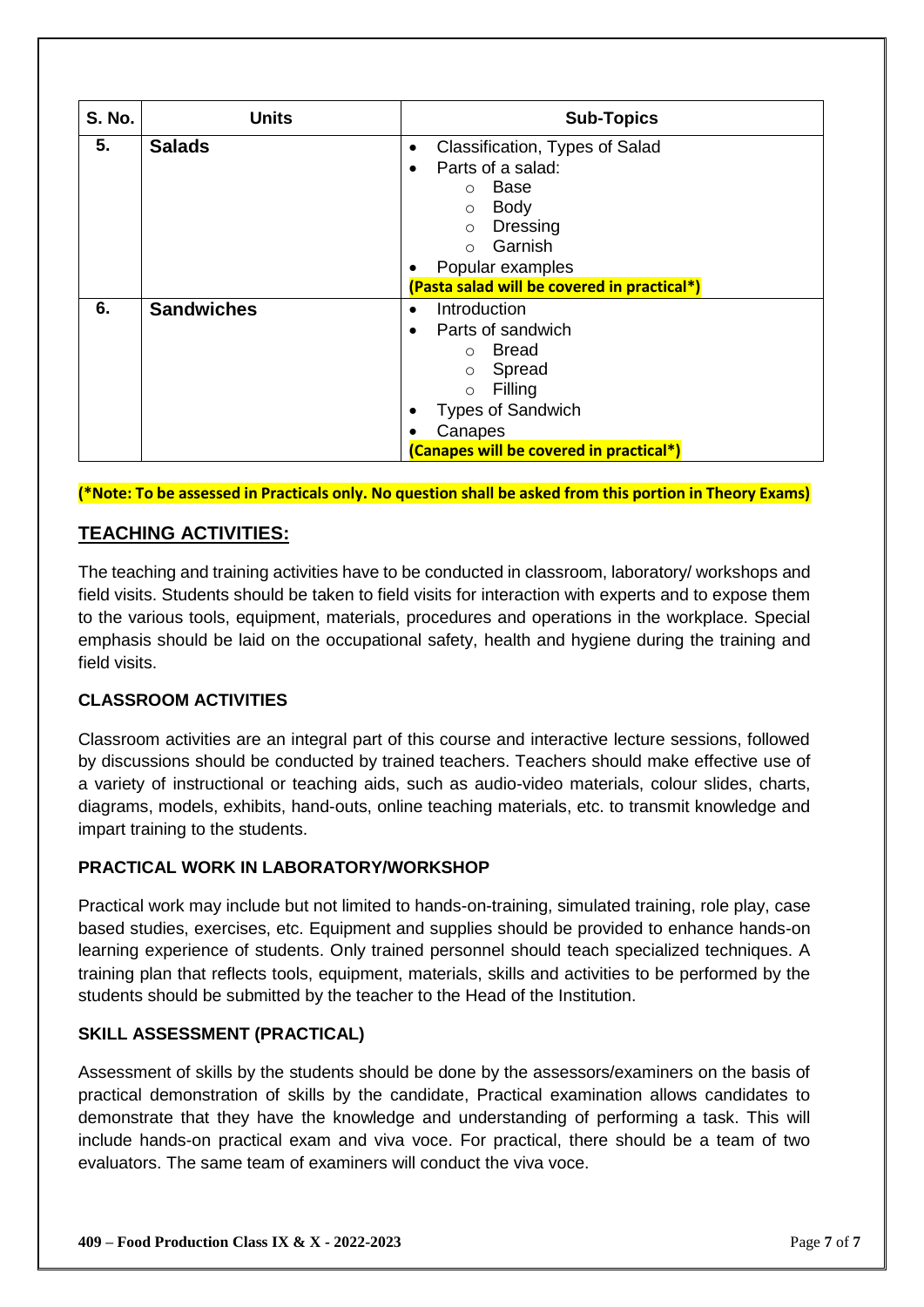**Project Work** (individual or group project) is a great way to assess the practical skills on a certain time period or timeline. Project work should be given on the basis of the capability of the individual to perform the tasks or activities involved in the project. Projects should be discussed in the class and the teacher should periodically monitor the progress of the project and provide feedback for improvement and innovation. Field visits should be organised as part of the project work. Field visits can be followed by a small-group work/project work. When the class returns from the field visit, each group might be asked to use the information that they have gathered to prepare presentations or reports of their observations. Project work should be assessed on the basis of practical file or student portfolio.

**Student Portfolio** is a compilation of documents that supports the candidate's claim of competence. Documents may include reports, articles, photos of products prepared by students in relation to the unit of competency.

**Viva voce** allows candidates to demonstrate communication skills and content knowledge. Audio or video recording can be done at the time of viva voce. The number of external examiners would be decided as per the existing norms of the Board and these norms should be suitably adopted/adapted as per the specific requirements of the subject. Viva voce should also be conducted to obtain feedback on the student's experiences and learning during the project work/field visits.

### **ORGANISATION OF FIELD VISITS/ EDUCATIONAL TOURS**

In field visits, children will go outside the classroom to obtain specific information from experts or to make observations of the activities. A checklist of observations to be made by the students during the field visits should be developed by the teachers for systematic collection of information by the students on the various aspects. Principals and Teachers should identify the different opportunities for field visits within a short distance from the school and make necessary arrangements for the visits. At least three field visits should be conducted in a year.

|    | <b>NAME OF THE EQUIPMENT</b>                      | <b>SIZE</b> | QTY.     |
|----|---------------------------------------------------|-------------|----------|
|    | <b>Kitchen</b>                                    |             |          |
| 1. | Gas Cooking Range with oven and grill.            |             | 3 nos.   |
| 2. | Two gas burners (double).                         |             | 7 nos.   |
| 3. | Stainless steel sinks (double with drains board). |             | 3 nos.   |
| 4. | Mixer e.g. Sumeet.                                |             | 1 no.    |
| 5. | Refrigerator (double door).                       | 290 litres  | $2$ nos. |
| 6. | Pressure Cooker.                                  | 7.5 litres  | 1 no.    |
| 7. | Weighing scale.                                   | app. 5 kg   | 1 no.    |
| 8. | Heavy duty pot with lid (S.S.).                   | 20 litres   | 1 no.    |

### **LIST OF EQUIPMENT/ MATERIALS (For a batch of 20 students):**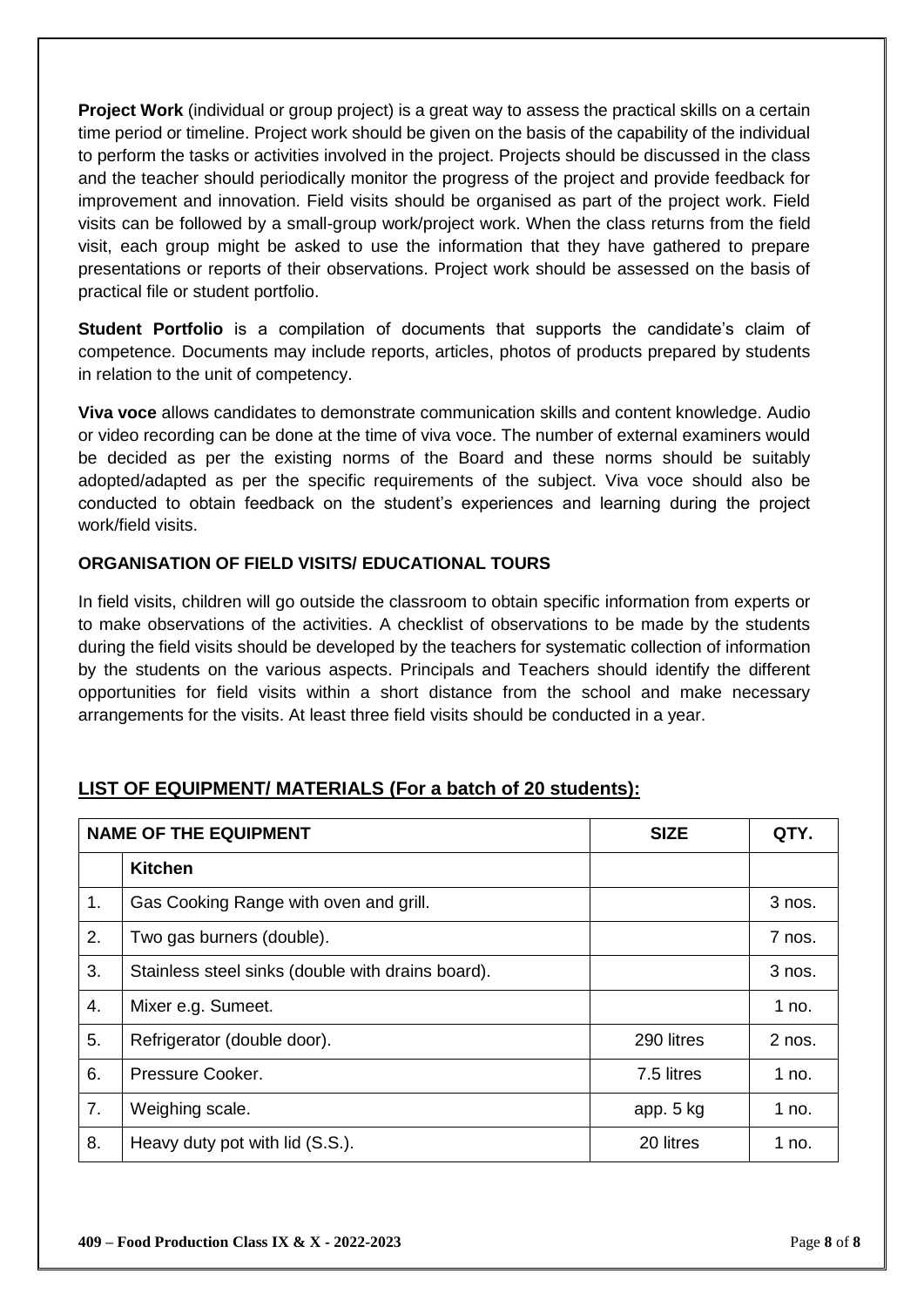|     | <b>NAME OF THE EQUIPMENT</b>           | <b>SIZE</b>                  | QTY.     |
|-----|----------------------------------------|------------------------------|----------|
| 9.  | Pastry cutter (set).                   |                              | $2$ nos. |
| 10. | Palatte knife (set).                   |                              | 5 nos.   |
| 11. | Patty tins.                            |                              | 20 nos.  |
| 12. | Tablespoons (S.S.).                    |                              | 20 nos.  |
| 13. | Forks (S.S.).                          |                              | 20 nos.  |
| 14. | Cake Tins (Assorted).                  |                              | 20 nos   |
| 15. | Cooling Racks-S.S.                     | 25 cm × 20 cm                | 10 nos.  |
|     | <b>Small Equipment</b>                 |                              |          |
| 16. | Measuring Jug (S.S.).                  | 1 litre                      | 2 nos    |
| 17. | S.S. Basin.                            | 30 cm.                       | 10 nos.  |
| 18. | Soup stainers (stainless steel).       |                              | 10 nos.  |
| 19. | Brass or heavy gauze Al. pan with lid. | 25 cm dia.                   | 10 nos.  |
| 20. | Brass or heavy gauze AI. pan with lid  | 20 cm dia.                   | 10 nos.  |
| 21. | Rolling pins.                          | 35 cm                        | 10 nos.  |
| 22. | Flat spoons.                           | 30 cm                        | 10 nos.  |
| 23. | Frying spoons.                         | 30 cm                        | 10 nos.  |
| 24. | Round spoons.                          | 30 cm                        | 10 nos.  |
| 25. | Wooden spoons.                         | 30 cm                        | 10 nos.  |
| 26. | Aluminium pie dish.                    | 20 cm × 15 cm                | 20 nos.  |
| 27. | S.S. Mugs.                             | 500 ml                       | 20 nos.  |
| 28. | Jelly moulds.                          | 500 ml                       | 10 nos.  |
| 29. | Karai (Black iron).                    | 20 cm                        | 10 nos.  |
| 30. | Frypan (aluminium).                    | 20 cm                        | 10 nos.  |
| 31. | Iron tawa.                             | 25 cm                        | 10 nos.  |
| 32. | Thalis (S.S.).                         | 30 cm                        | 20 nos.  |
| 33. | Nylocast chopping board.               | $45 \times 30 \times 2.5$ cm | 10 nos.  |
| 34. | Stainless steel graters.               |                              | 10 nos.  |
| 35. | Al. stock pot with lid.                | 20 litres                    | $2$ nos. |
| 36. | Atta sieve                             | 30 cm dia.                   | 5 nos.   |
| 37. | Stainless steel trays.                 | $60 \times 60$ cm            | $5$ nos. |